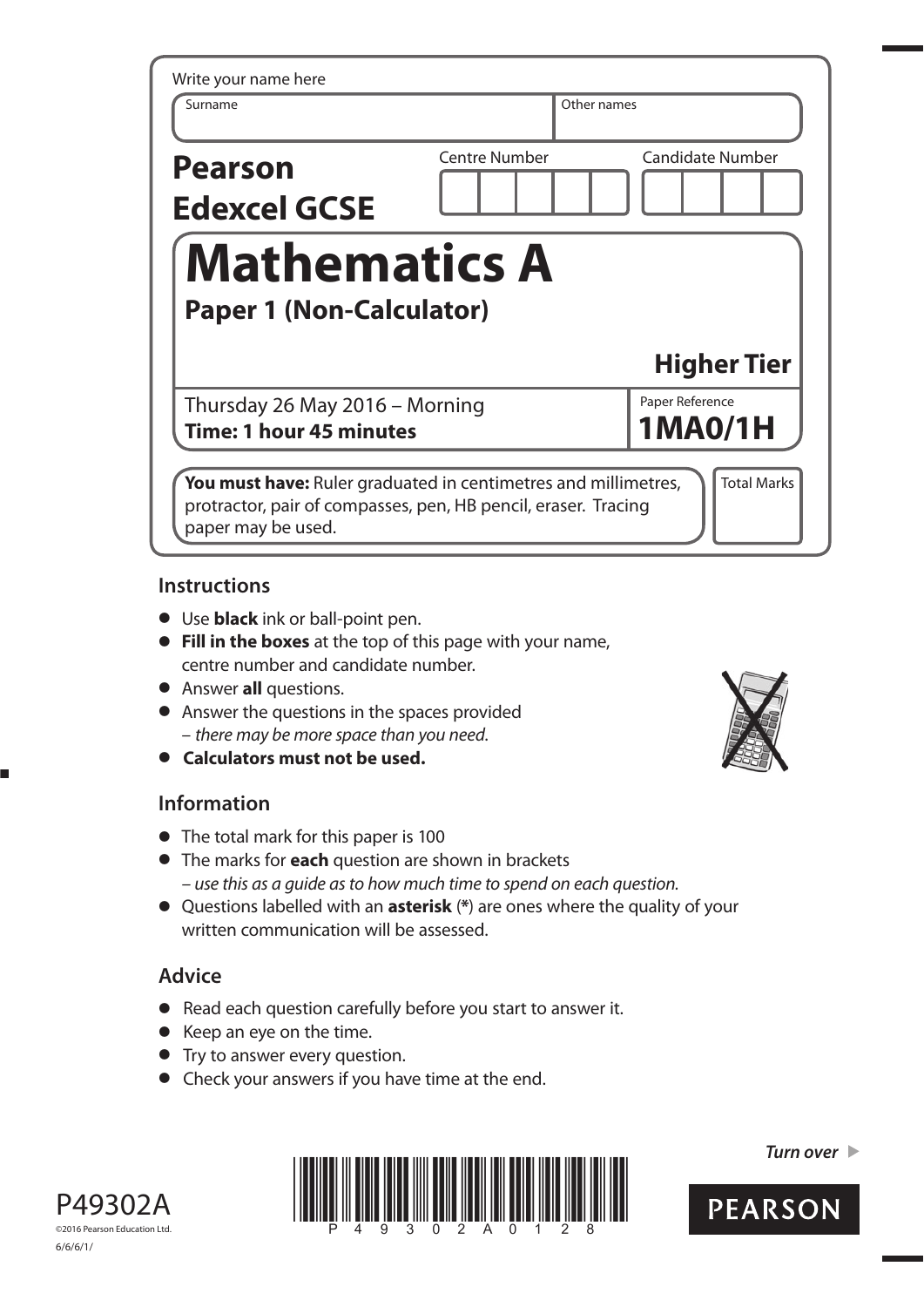# **DO NOTWRITE IN RIFLICAREA**

DO NOTWRITE IN THIS AREA



Formulae: Higher Tier

**You must not write on this formulae page. Anything you write on this formulae page will gain NO credit.**

**Volume of prism** = area of cross section  $\times$  length





Surface area of sphere =  $4\pi r^2$ 





**Sine Rule**  $\frac{a}{\sin A}$ *b B c*  $\frac{a}{\sin A} = \frac{b}{\sin B} = \frac{c}{\sin C}$ 

**Cosine Rule**  $a^2 = b^2 + c^2 - 2bc \cos A$ 

Area of triangle = 
$$
\frac{1}{2}
$$
 ab sin C

 $\frac{1}{2} (a + b)h$ 





**Surface area of sphere**  $= 4\pi r^2$  **Curved surface area of cone**  $= \pi rl$ 



**In any triangle** *ABC* **The Quadratic Equation**  $\Gamma$  The solutions of  $ax^2 + bx + c = 0$ 

where 
$$
a \neq 0
$$
, are given by  

$$
x = \frac{-b \pm \sqrt{(b^2 - 4ac)}}{2a}
$$

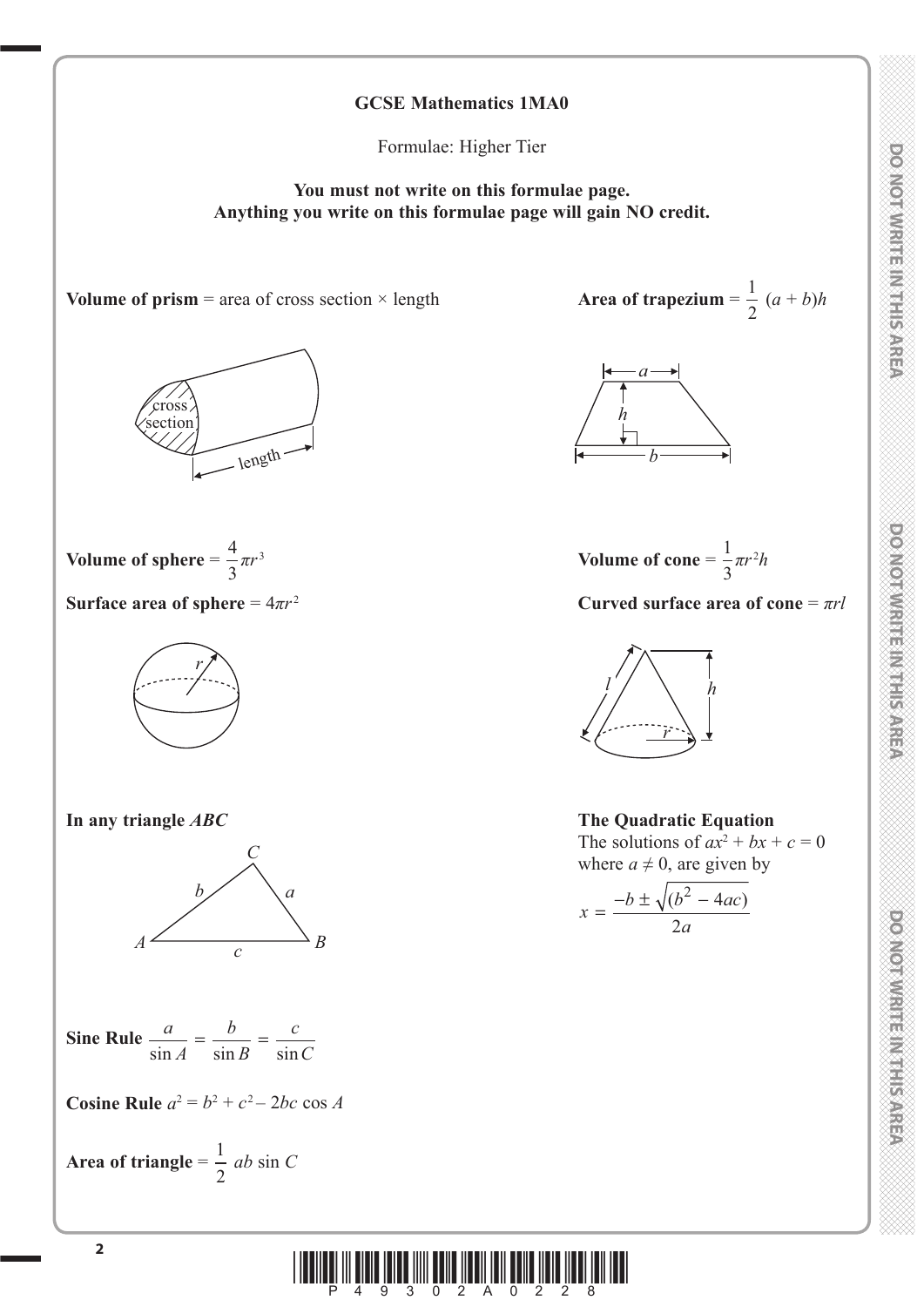**DONOT WRITEIN THIS AREA** 

**Answer ALL questions.**

**Write your answers in the spaces provided.**

**You must write down all stages in your working.**

**You must NOT use a calculator.**

**1** The diagram shows a prism.



Diagram **NOT** accurately drawn

The area of the cross section of the prism is  $30 \text{ cm}^2$ . The length of the prism is 25 cm.

Work out the volume of the prism.

**(Total for Question 1 is 3 marks)**



..........................................

**3**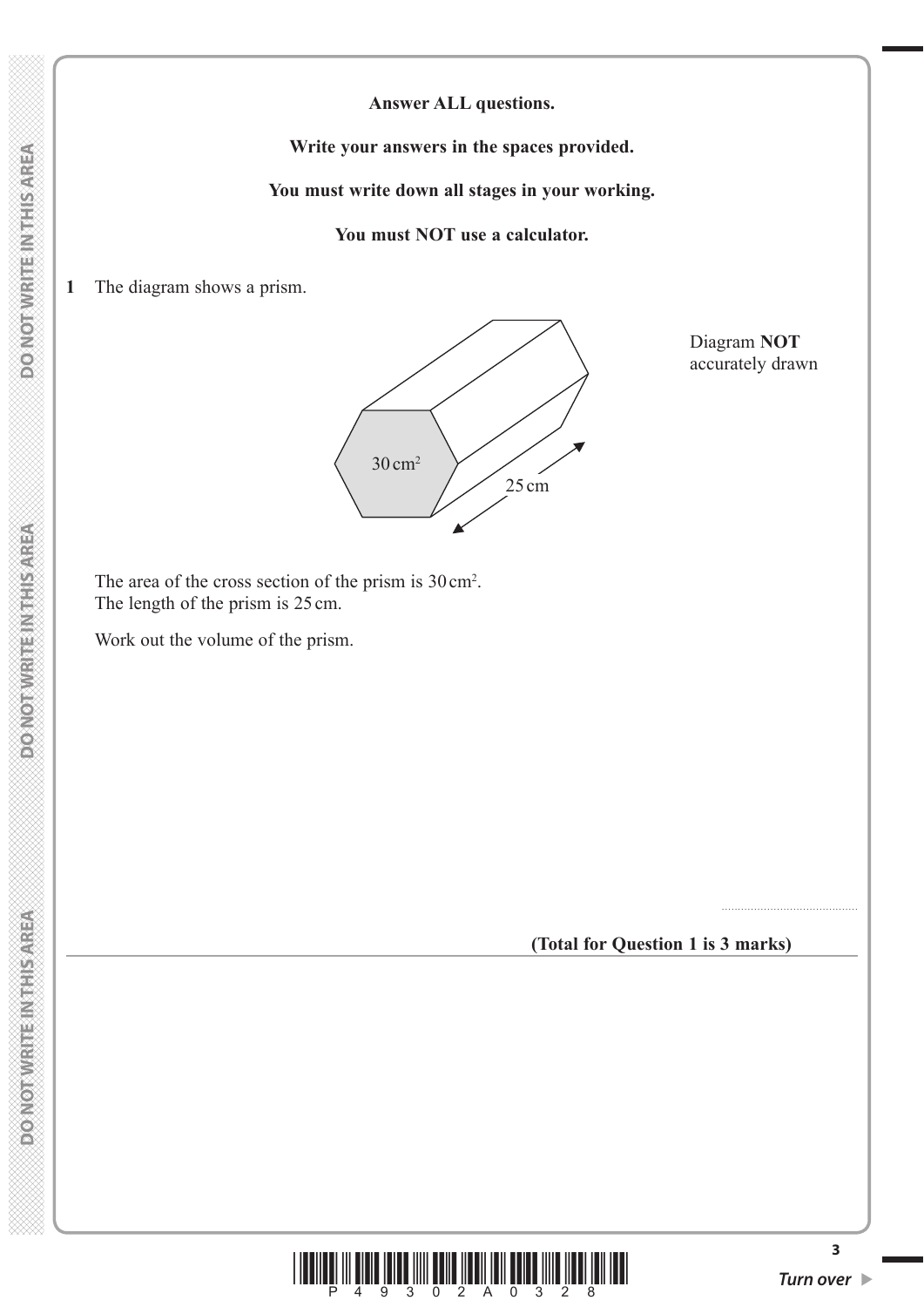

<sup>(</sup>a) Reflect shape **P** in the line  $x = -1$ 

**(2)**



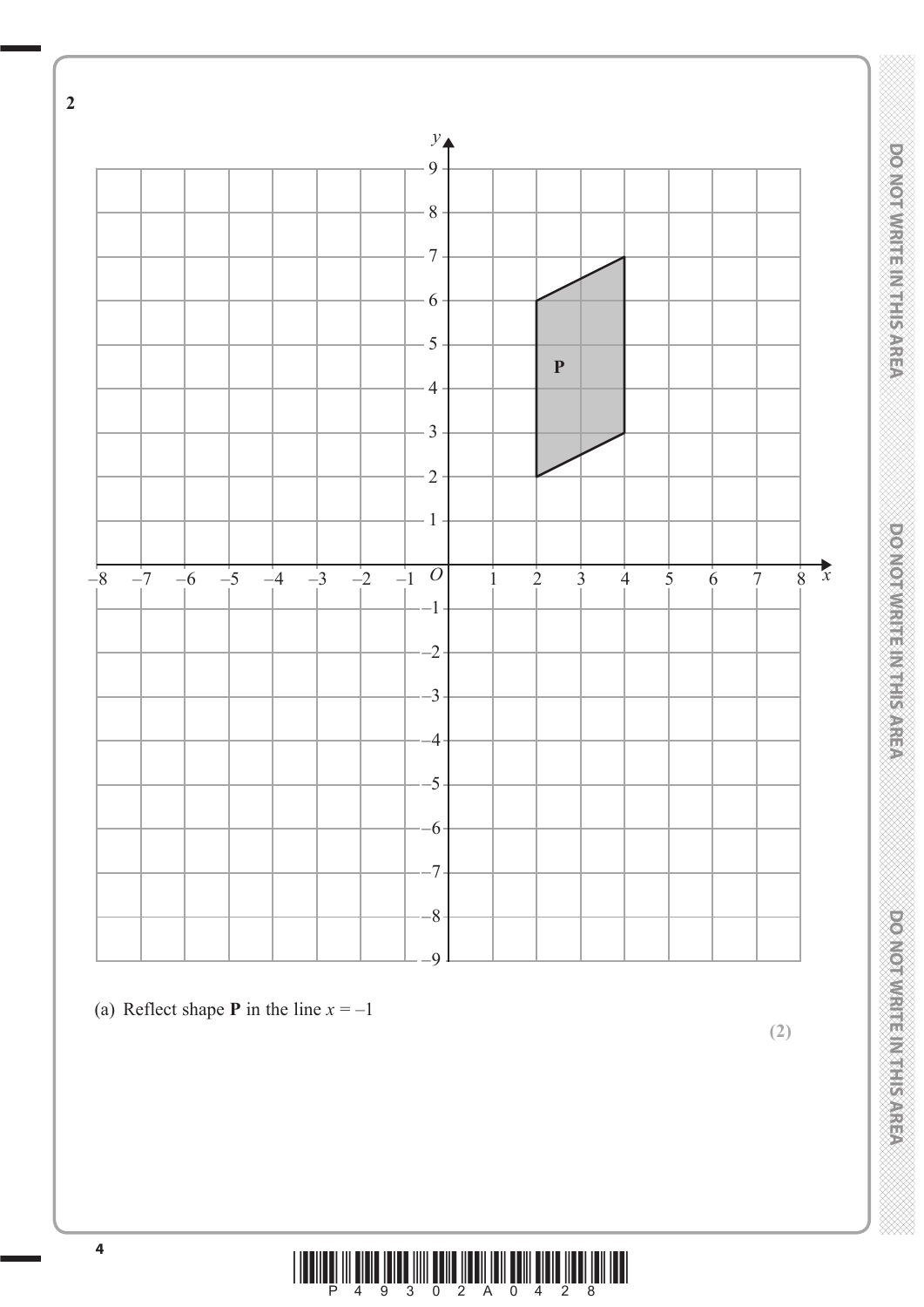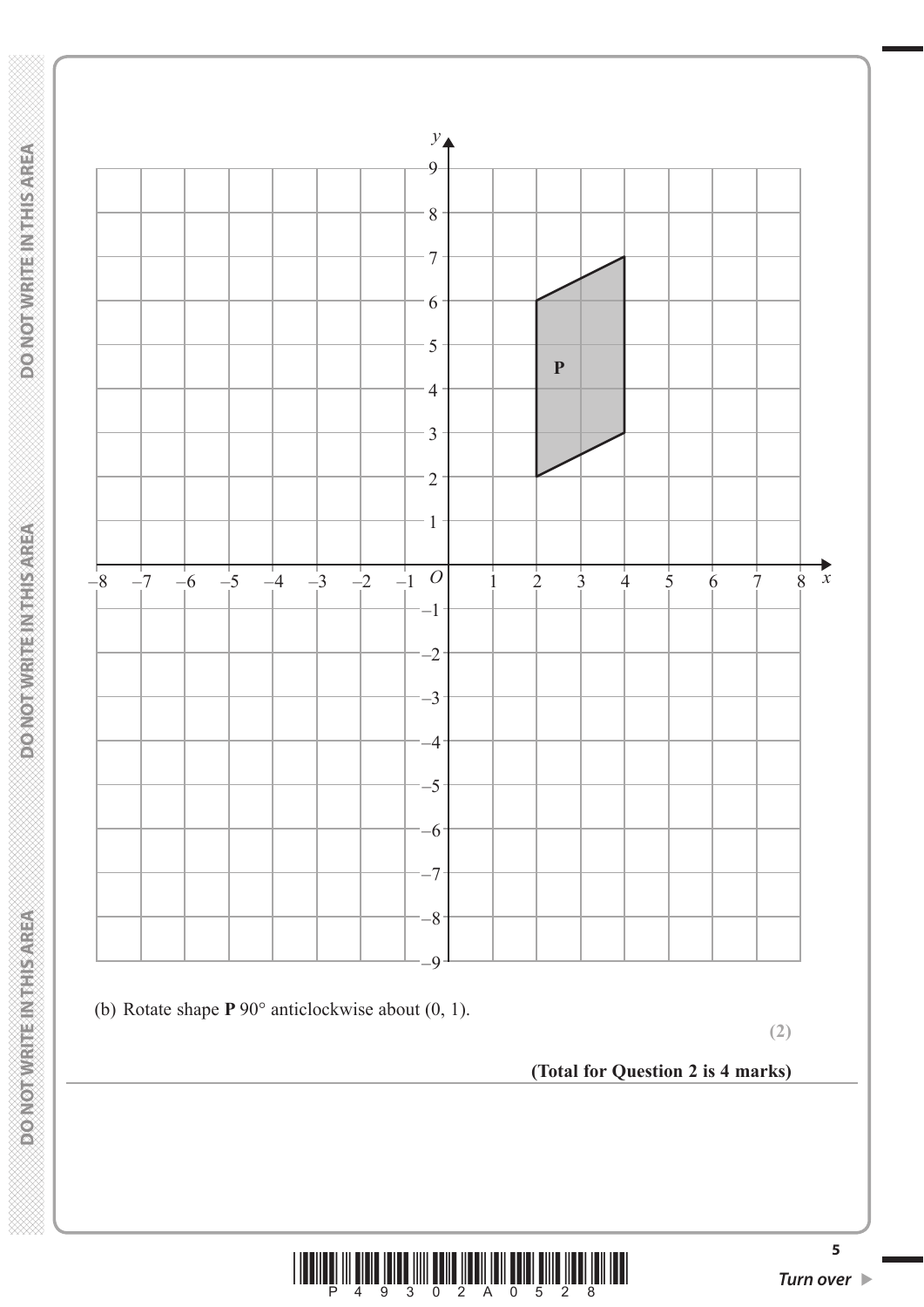| How often do you buy crisps?                                                               |     |
|--------------------------------------------------------------------------------------------|-----|
| Often<br>Sometimes<br>Never                                                                |     |
| (a) Write down two things that are wrong with this question.                               |     |
|                                                                                            |     |
|                                                                                            |     |
|                                                                                            |     |
|                                                                                            | (2) |
| (b) Design a better question for Richard to use on his questionnaire to find out how often |     |
| people buy crisps.                                                                         |     |
|                                                                                            |     |
|                                                                                            |     |
|                                                                                            |     |
|                                                                                            |     |
|                                                                                            |     |
|                                                                                            |     |
|                                                                                            | (2) |
| Richard is going to ask the students in his maths class to answer his questionnaire.       |     |
| (c) This may not be a good sample to use.<br>Give one reason why.                          |     |
|                                                                                            |     |
|                                                                                            |     |
|                                                                                            | L.  |
| (Total for Question 3 is 5 marks)                                                          |     |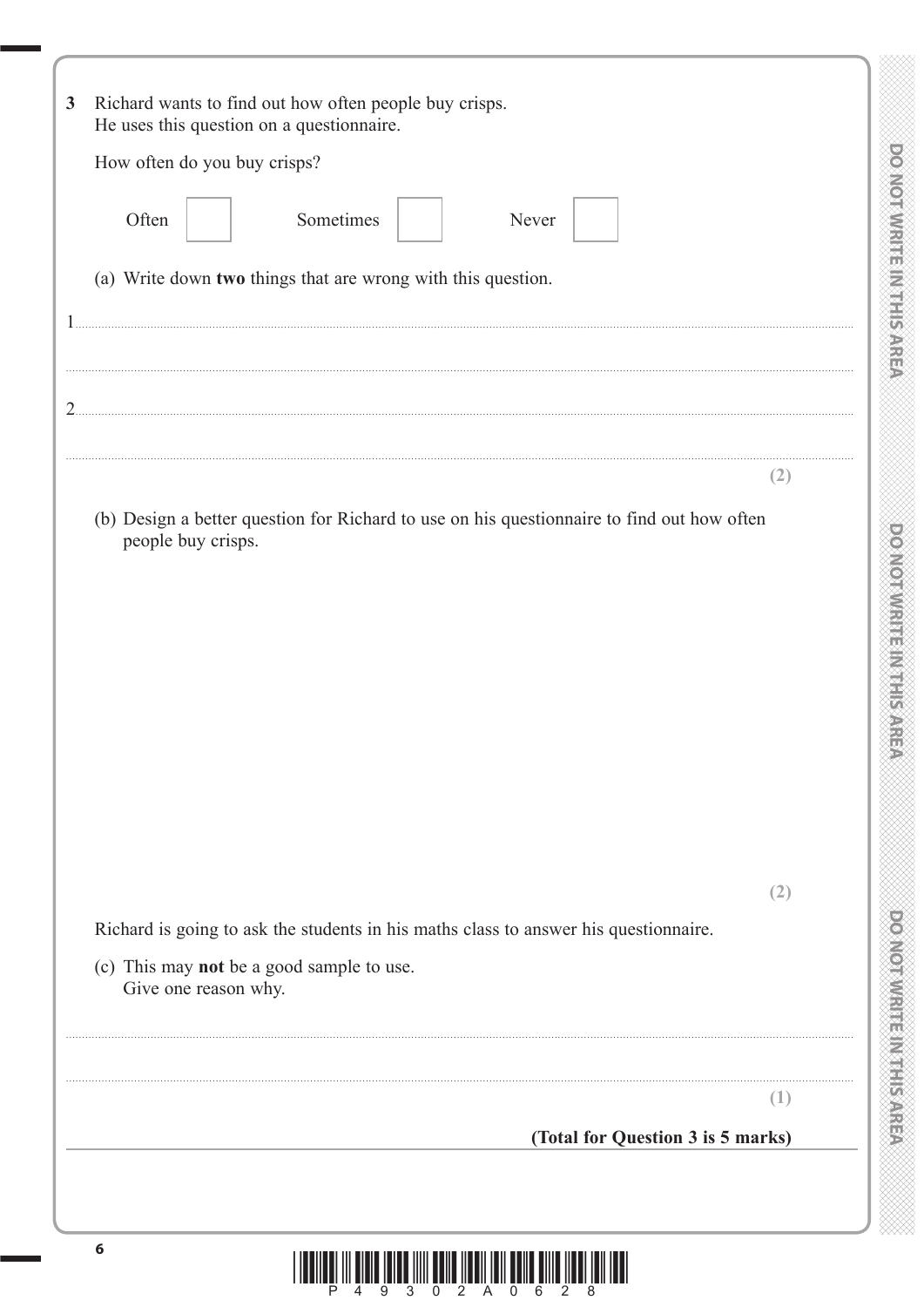

**7**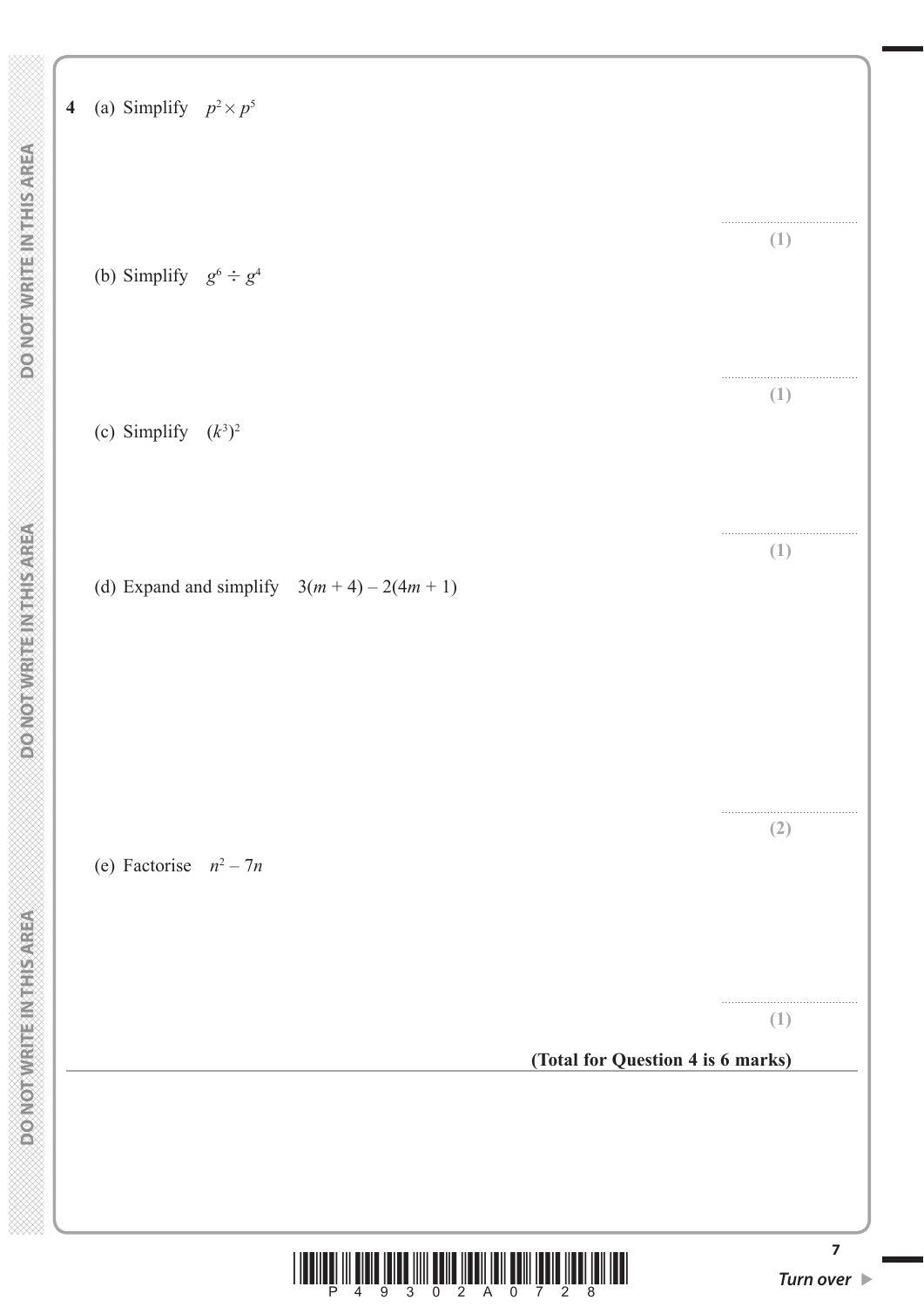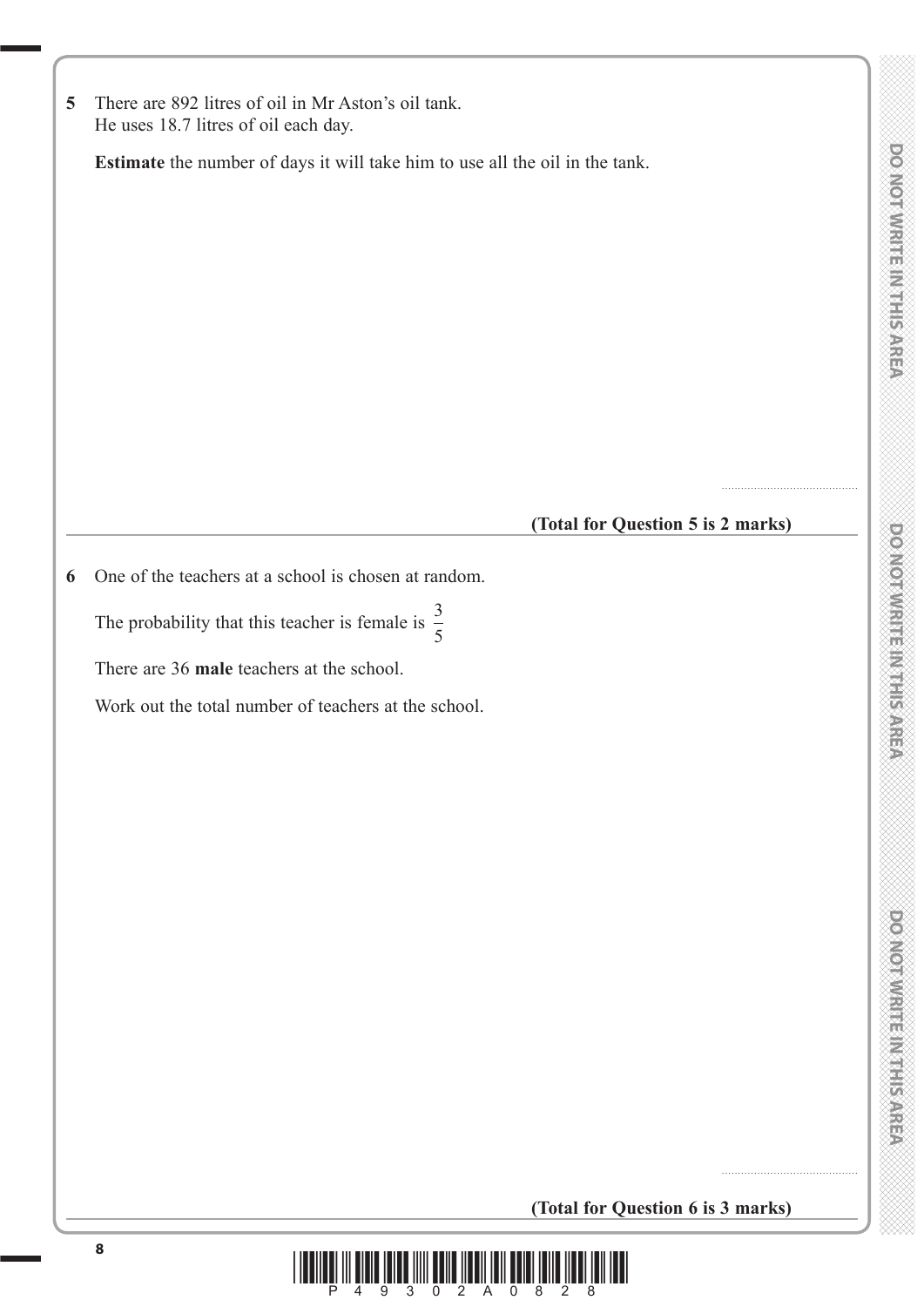

Angie is going to varnish the floor.

She needs 1 litre of varnish for  $5 \text{ m}^2$  of floor. There are 2.5 litres of varnish in each tin of varnish.

Angie has 3 tins of varnish.

 Does she have enough varnish for all the floor? You must show all your working.

### **(Total for Question 7 is 5 marks)**



**DO NOT WRITE IN THIS AREA**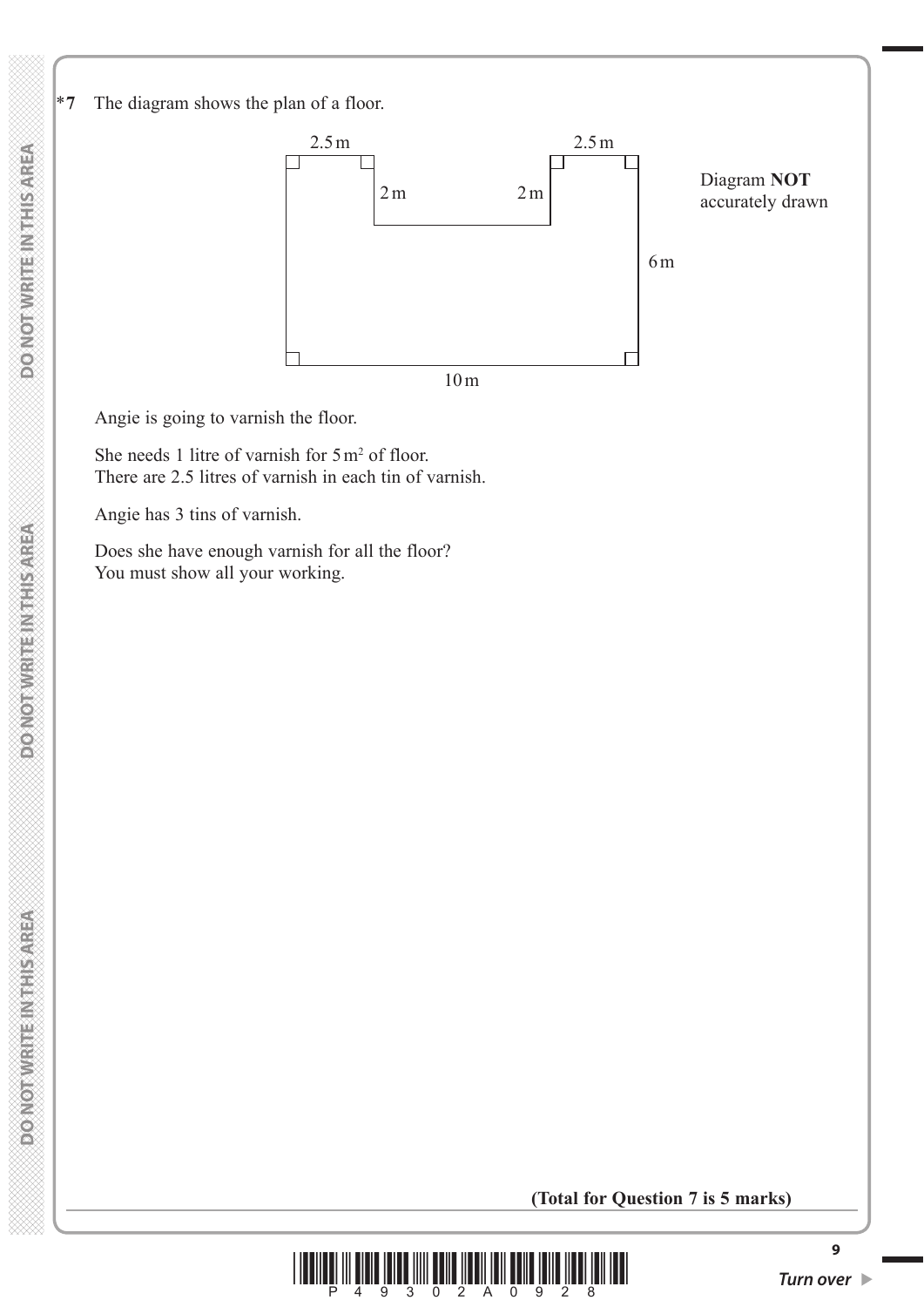**8** Carol spins a spinner 80 times.

The table shows information about her results.

| Outcome | Frequency |
|---------|-----------|
|         | 39        |
| K       | 25        |
| L       | 16        |

Dan spins this spinner 300 times.

Work out an estimate for the number of times that Dan will get an L.

**(Total for Question 8 is 3 marks)**

..........................................

..........................................

**9** A shop sells packets of envelopes.

 There are 5 envelopes in a small packet. There are 20 envelopes in a large packet.

There is a total of *T* envelopes in *x* small packets and *y* large packets.

Write down a formula for *T* in terms of *x* and *y*.

# **(Total for Question 9 is 3 marks)**

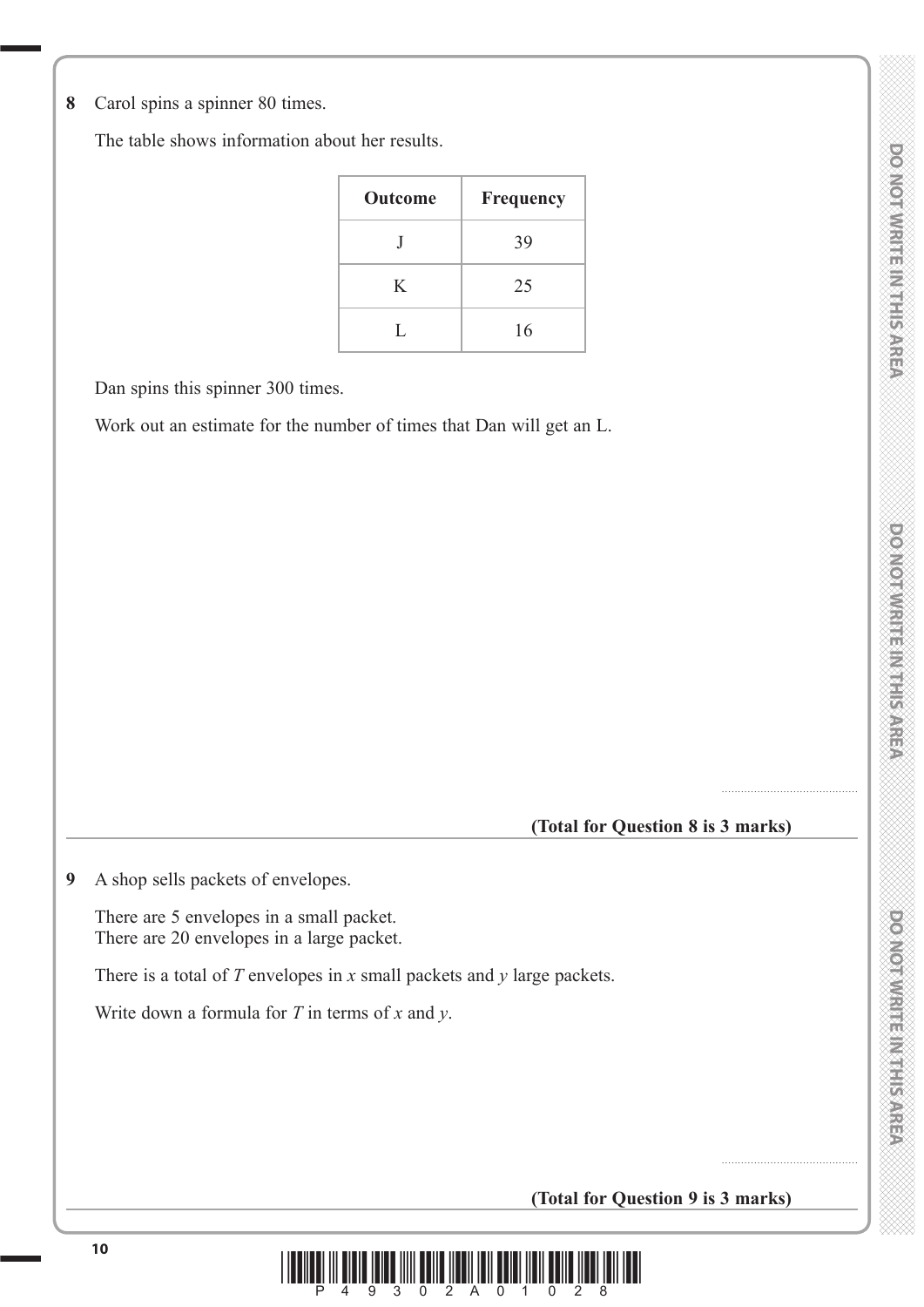**DO NOT WRITE IN THIS AREA** 

 **DO NOT WRITE IN THIS AREA DO NOT WRITE IN THIS AREA DO NOT WRITE IN THIS AREA DO NOT WRITE IN THIS AREA DO NOT WRITE IN THIS AREA DO NOT WRITE IN THE INTEGRATION OF THE INTEGRATION OF THE INTEGRATION OF THE INTEGRAL CONT DONOT WRITEIN THIS AREA** 

**DO NOT WRITE INTHIS AREA** 

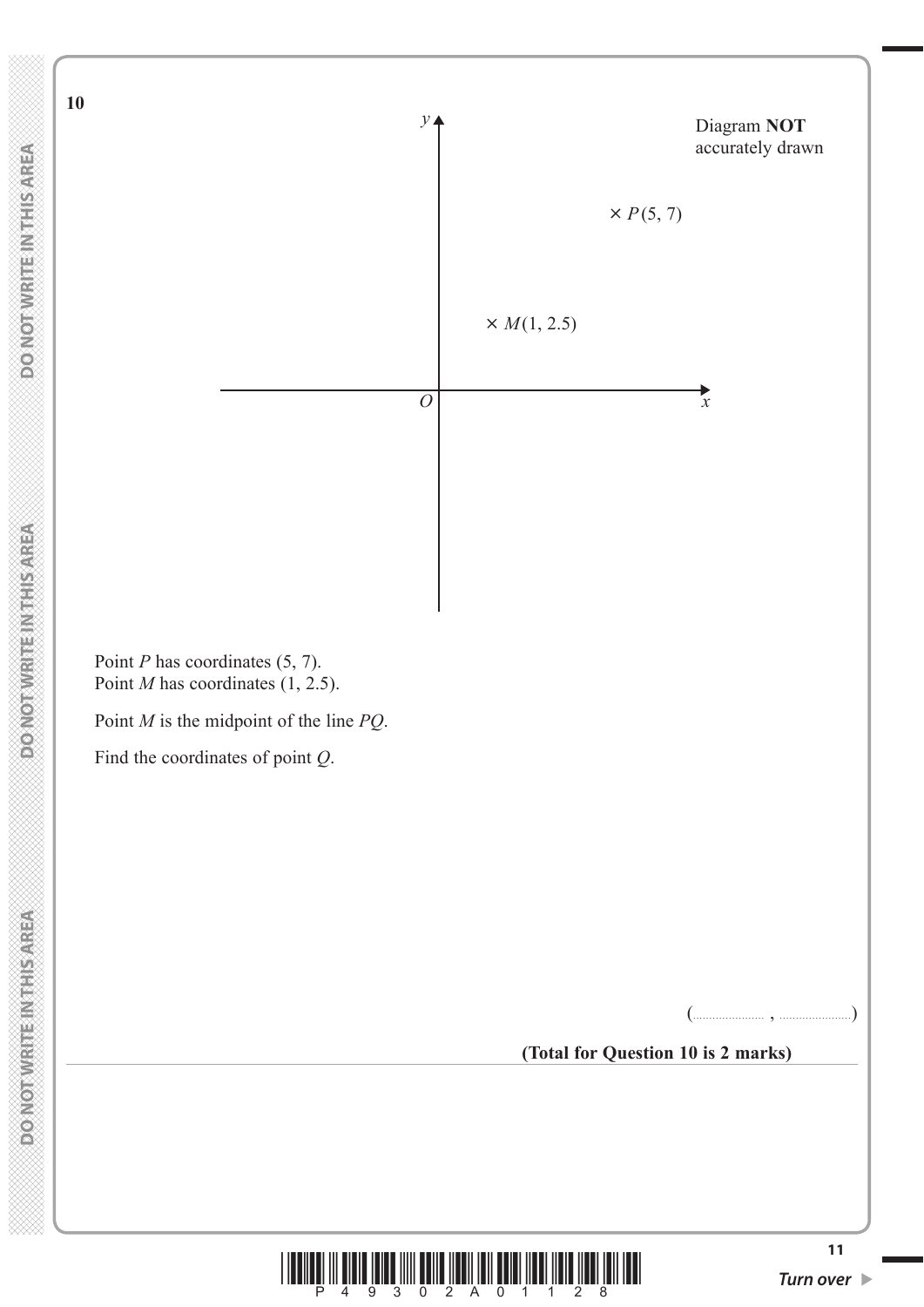**DONOTWITTERNHEISAREN** 

power in the manufacturer

..........................................

**11** 66 people went on a day trip. Each person did only one activity on the trip.

Each person went skating or went to an art gallery or went bowling.

 43 of the people are female. 4 of the 10 people who went skating are male. 20 of the people went to the art gallery. 10 males went bowling.

Work out the number of females who went to the art gallery.

**(Total for Question 11 is 4 marks)**

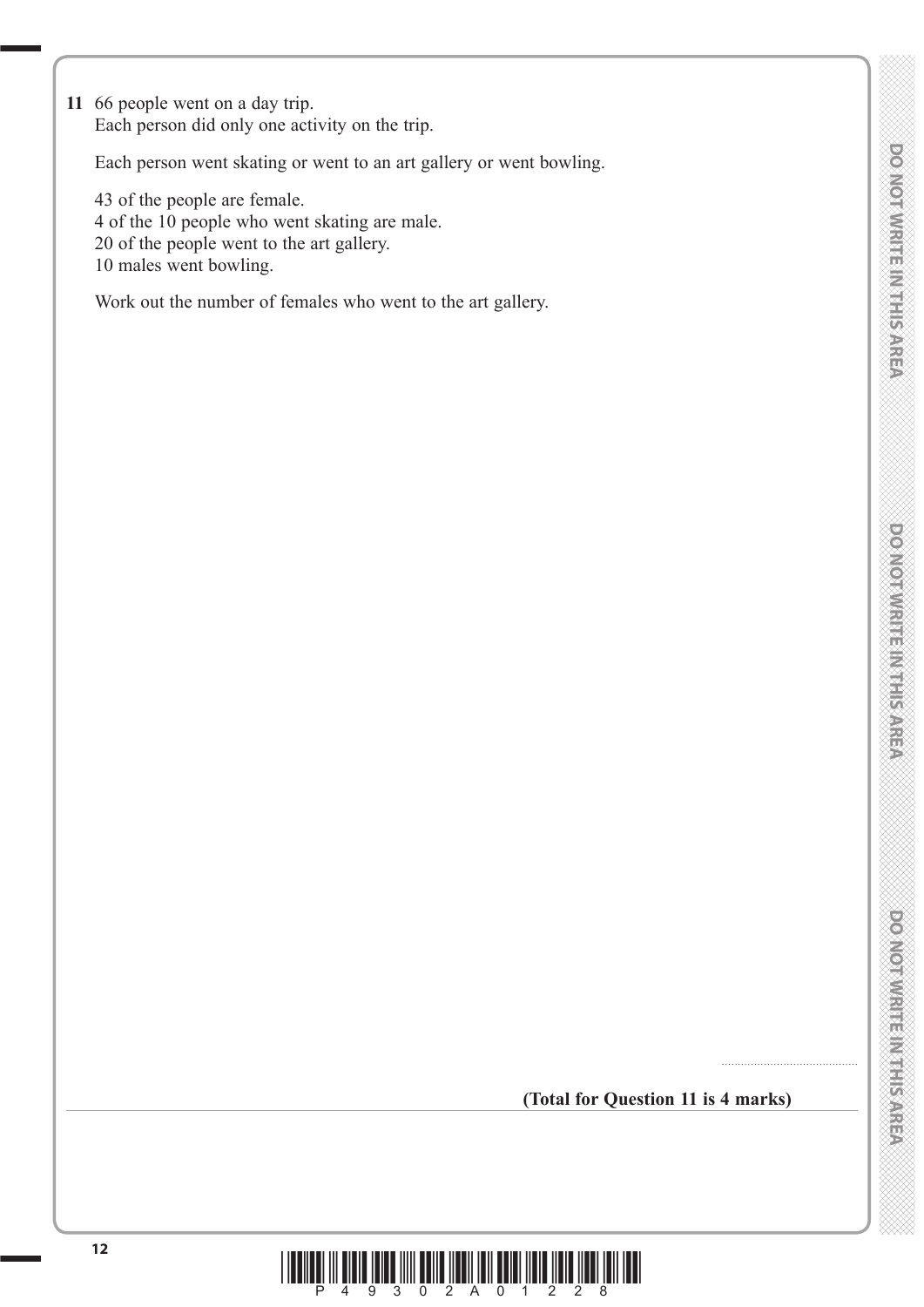

 *ABCD* is a square of side 10 cm. Each side of the square is a tangent to the circle.

Work out the total area of the shaded regions in terms of  $\pi$ . Give your answer in its simplest form.

 $cm<sup>2</sup>$ 

**(Total for Question 12 is 3 marks)**

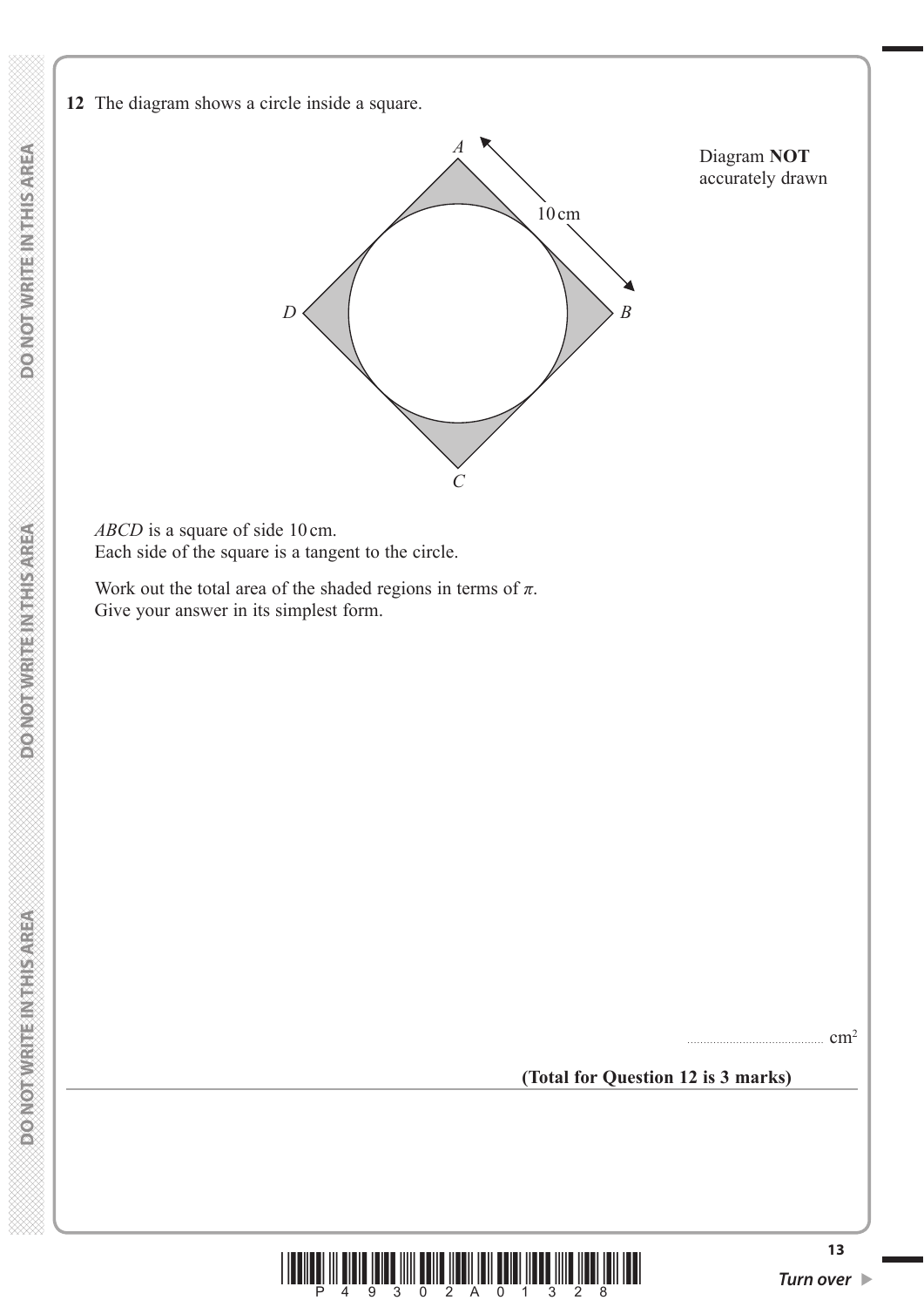DO NOTWRITE IN THIS AREA

 $.9/6$ 

**13** The table gives information about Ali's spending last month.

| <b>Item</b> | Percentage of<br>total spending |
|-------------|---------------------------------|
| rent        | 30%                             |
| food        | 15%                             |
| transport   | 12%                             |
| other       | 43%                             |

Ali's total spending last month was £800

 Next month Ali's rent, in pounds, is going to rise by 20%. His total spending will still be the same.

Express the amount of money Ali will spend on rent next month as a percentage of £800

**(Total for Question 13 is 3 marks)**

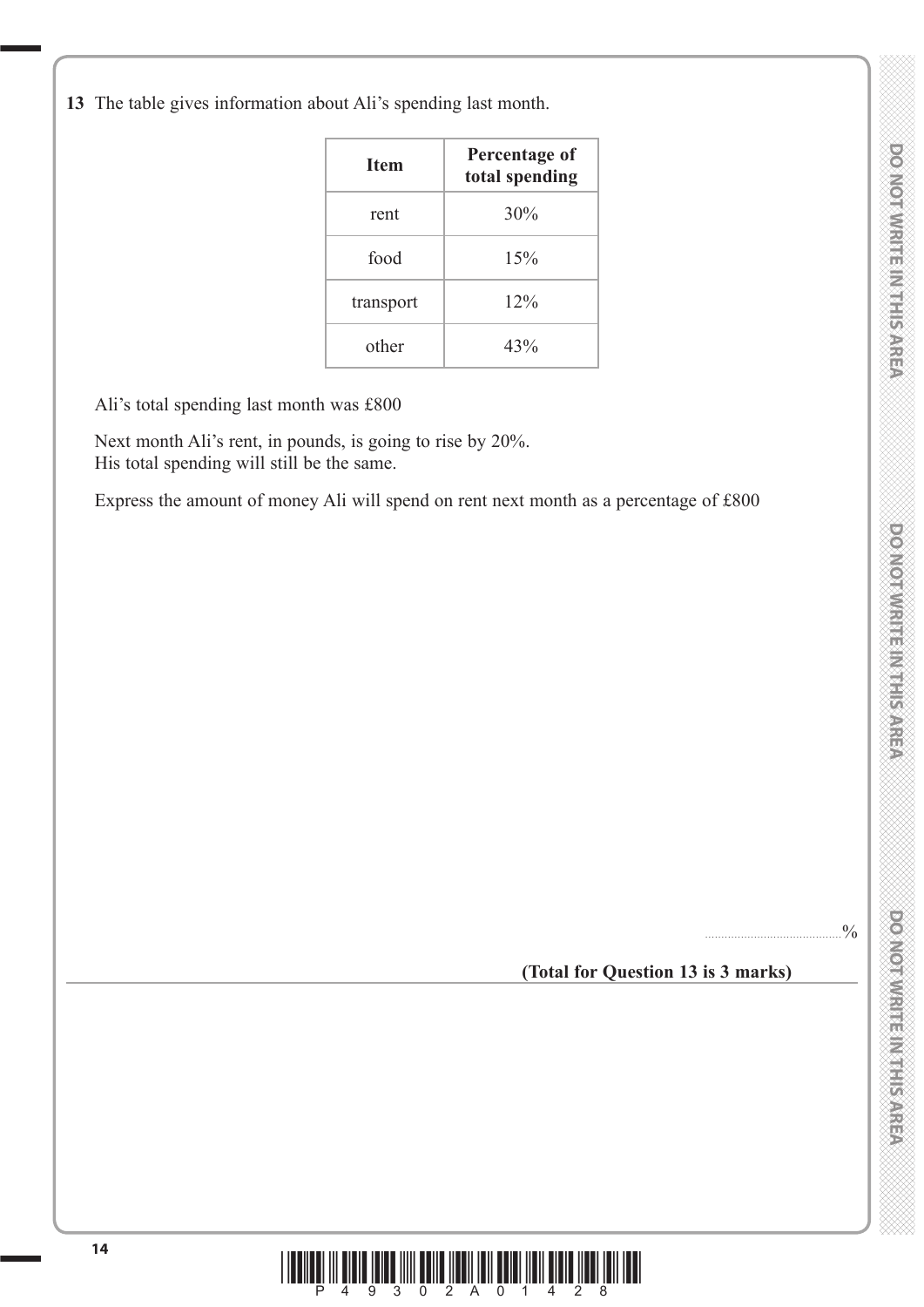**14** (a) Use ruler and compasses to bisect the angle at *A.* You must show all your construction lines.



 (b) Use ruler and compasses to construct the perpendicular from the point *P* to the line *QR*. You must show all your construction lines.

> *P*  $\times$





**(2)**

**(2)**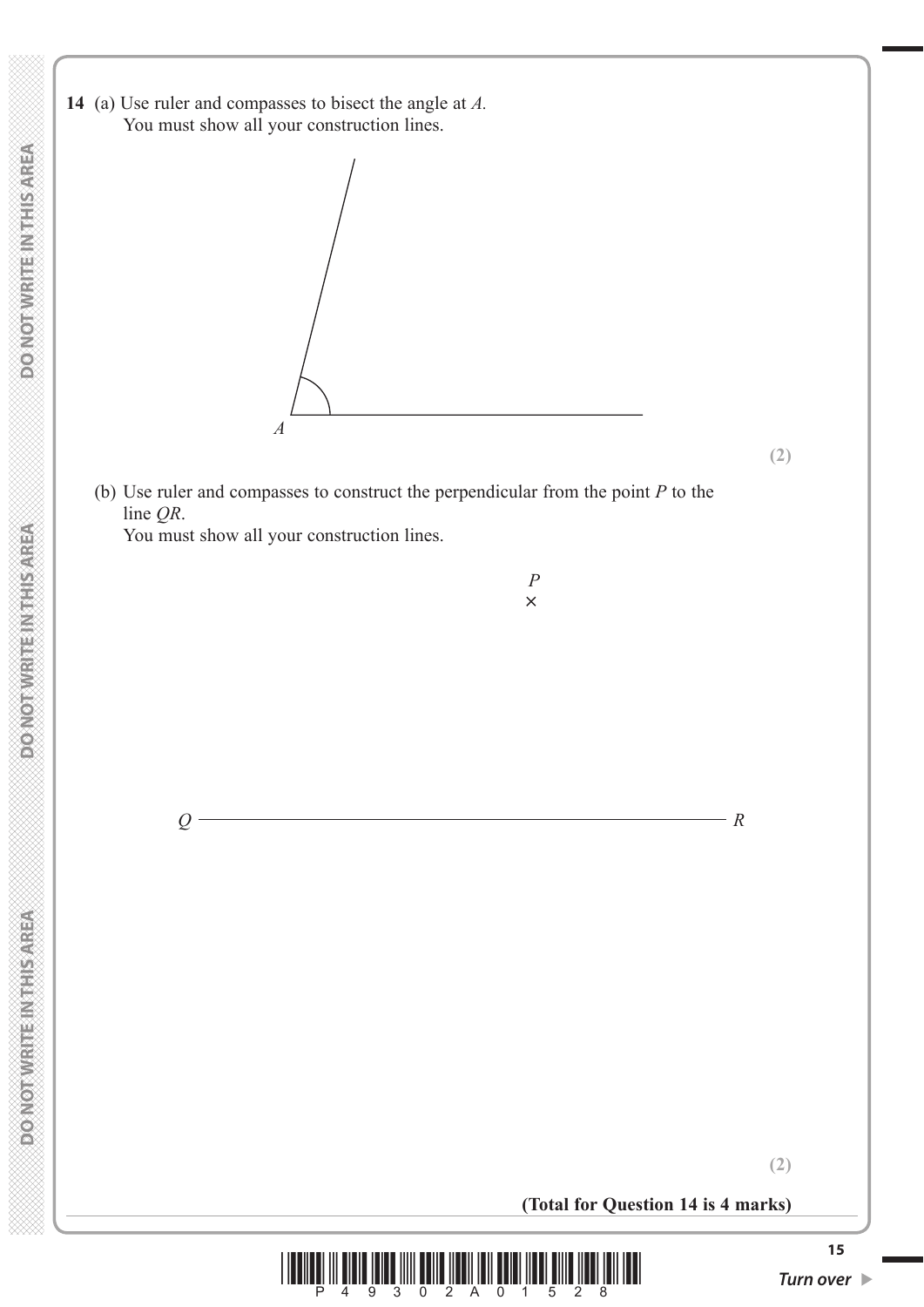**15** The box plots give information about the wages of a group of 16 year old workers and a group of 18 year old workers.



 \*(a) Compare the distribution of the wages of the 16 year old workers with the distribution of the wages of the 18 year old workers.

**(3)**

*DO NOT WRITE IN THIS AREA DO NOT WRITE IN THIS AREA DO NOT WRITE IN THIS AREA DO NOT WRITE IN THIS AREA DO NOT WRITE IN THIS AREA DO NOT WRITE IN THIS AREA DO NOT WRITE IN THIS AREA DO NOT WRITE IN THIS AREA DO NOT WRITE* 

**DONOINMENT ENTERNEER** 

**DONOIWRITE MITHIEMER** 

**DO NOTWITTERNI-ISAREA** 

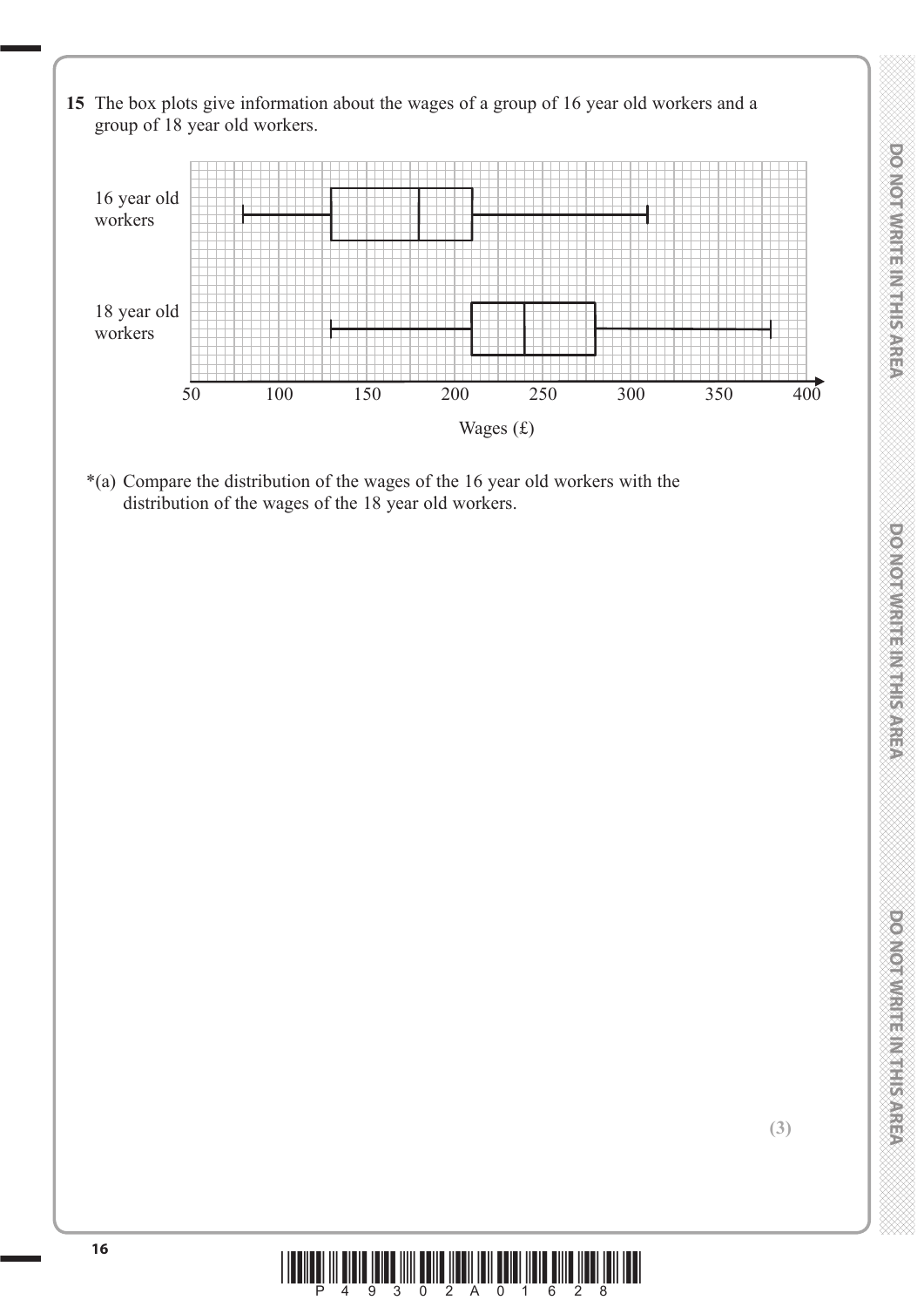There are 200 workers who are 16 years old.

(b) Work out an estimate for the number of these workers whose wages are £130 or more.

.......................................... **(2)**

**(Total for Question 15 is 5 marks)**

**16** Work out the value of  $(3.5 \times 10^6) \div (5 \times 10^{-3})$ Give your answer in standard form.

**(Total for Question 16 is 2 marks)**

...............................................................................

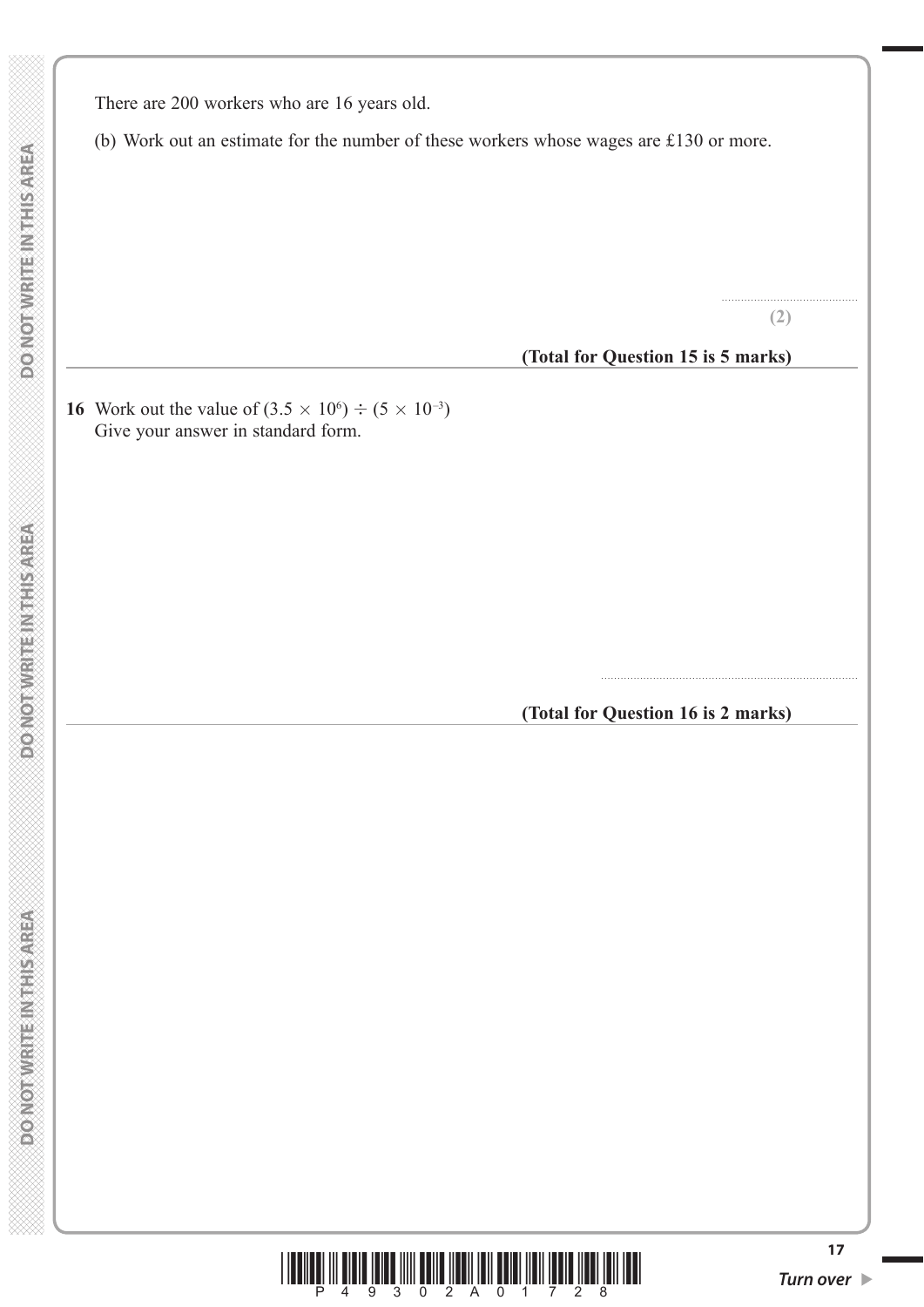

18 **18 1994 1995 1994 1995 1995 1995 1995 1995 1995 1995 1995 1995 1995 1995 1995 1995 1995 1995 1995 1995 1995 1995 1995 1995 1995 1995 1995 1995 1995 1995 199**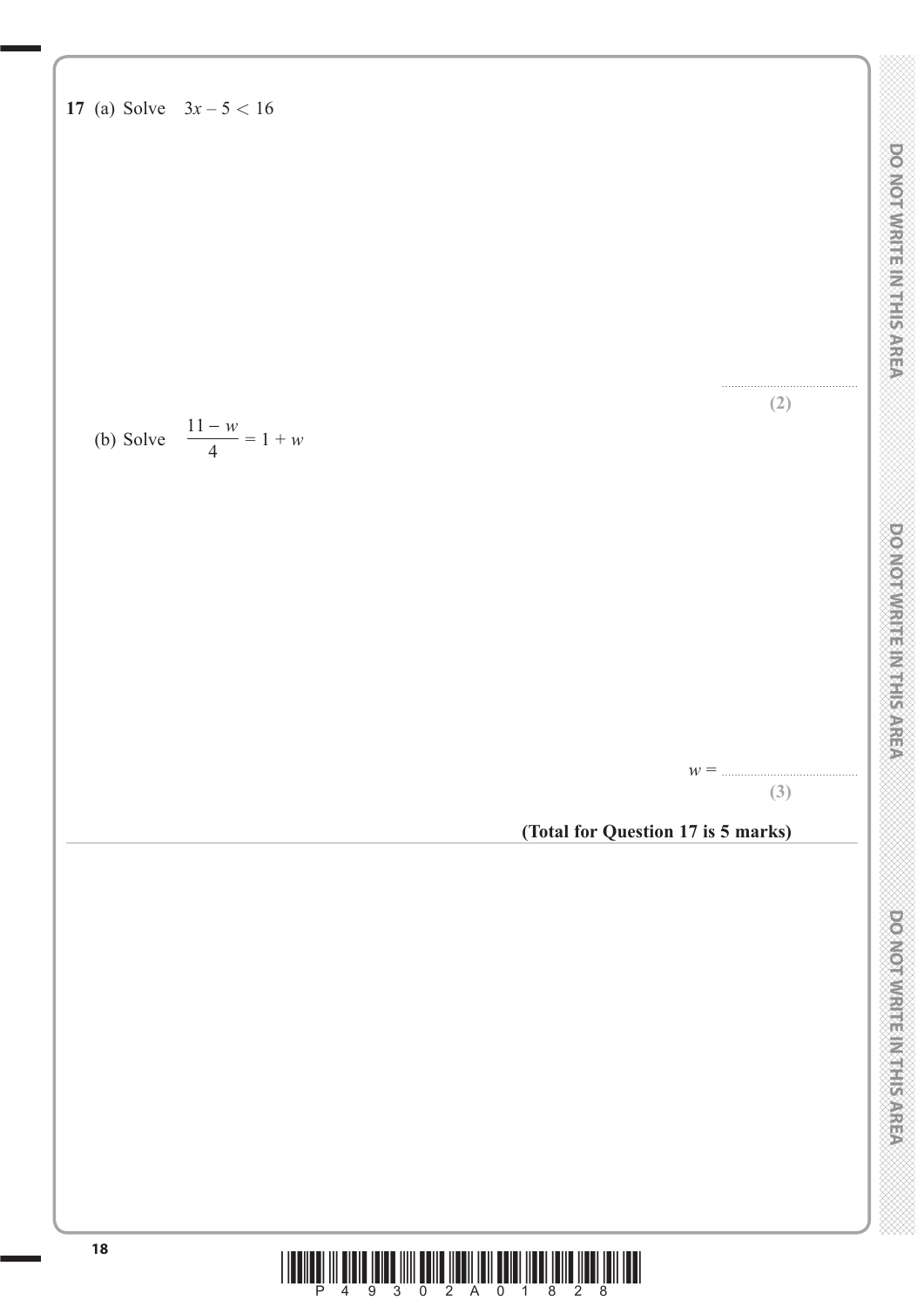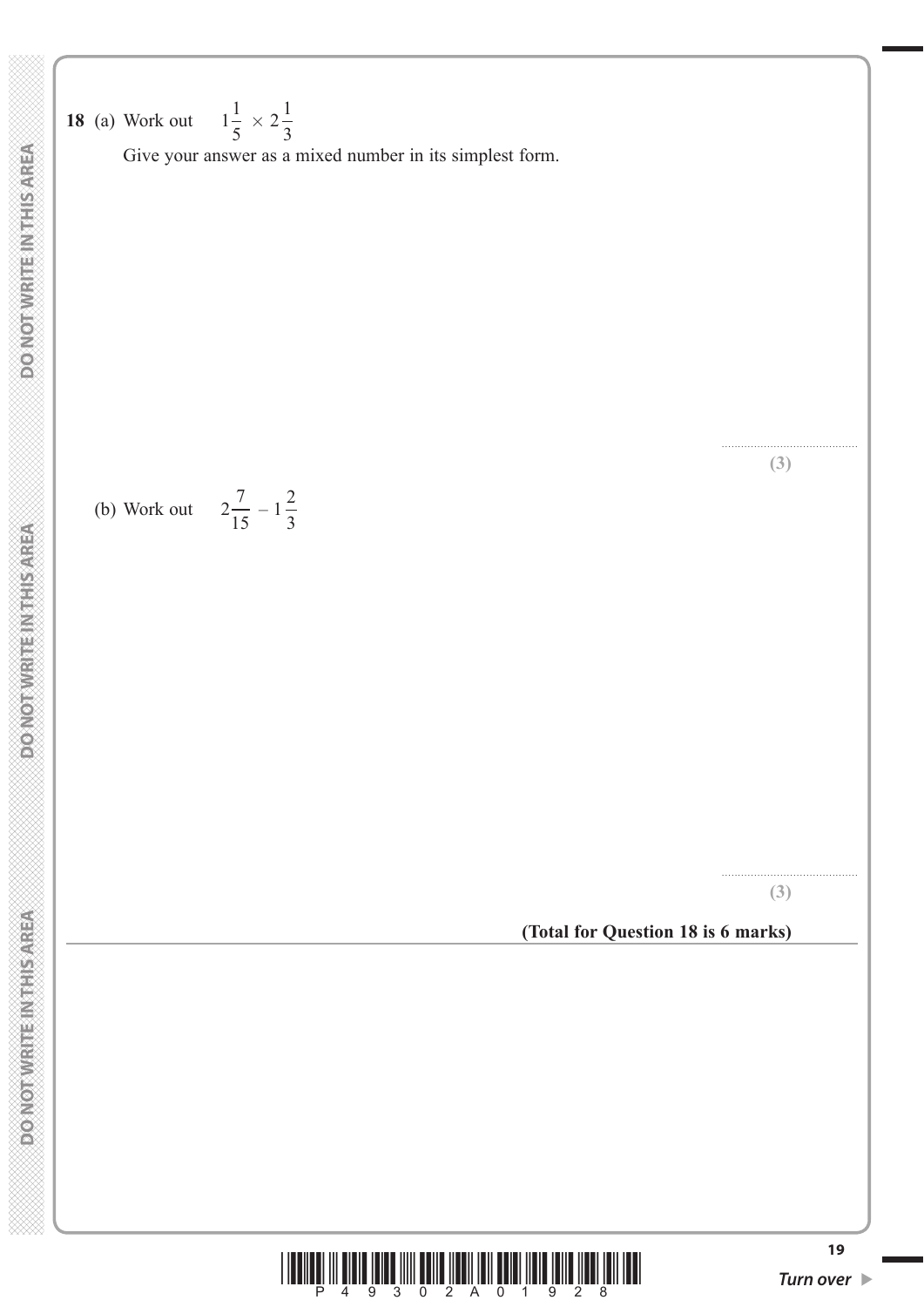



DO NOT WRITE IN THIS AREA

DO NOTWRITEINTHER AREA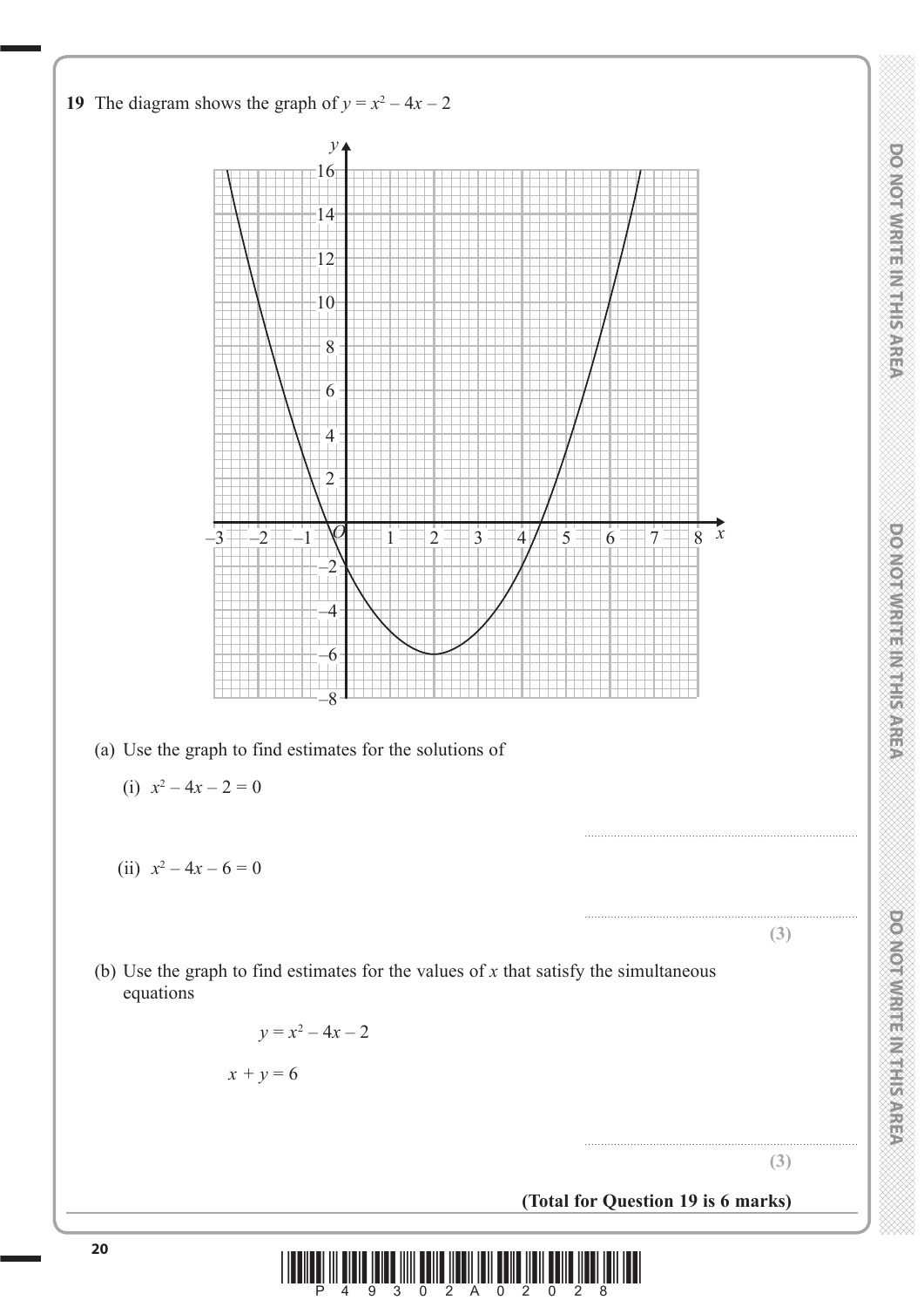$48^\circ$ Diagram **NOT** accurately drawn *O M R S T P*

*P*, *M* and *S* are points on a circle, centre *O*. *RST* is a tangent to the circle.

Angle  $PSO = 48^\circ$  $MP = MS$ 

 Work out the size of angle *MST*. Give reasons for each stage of your working.

### **(Total for Question 20 is 5 marks)**



\***20**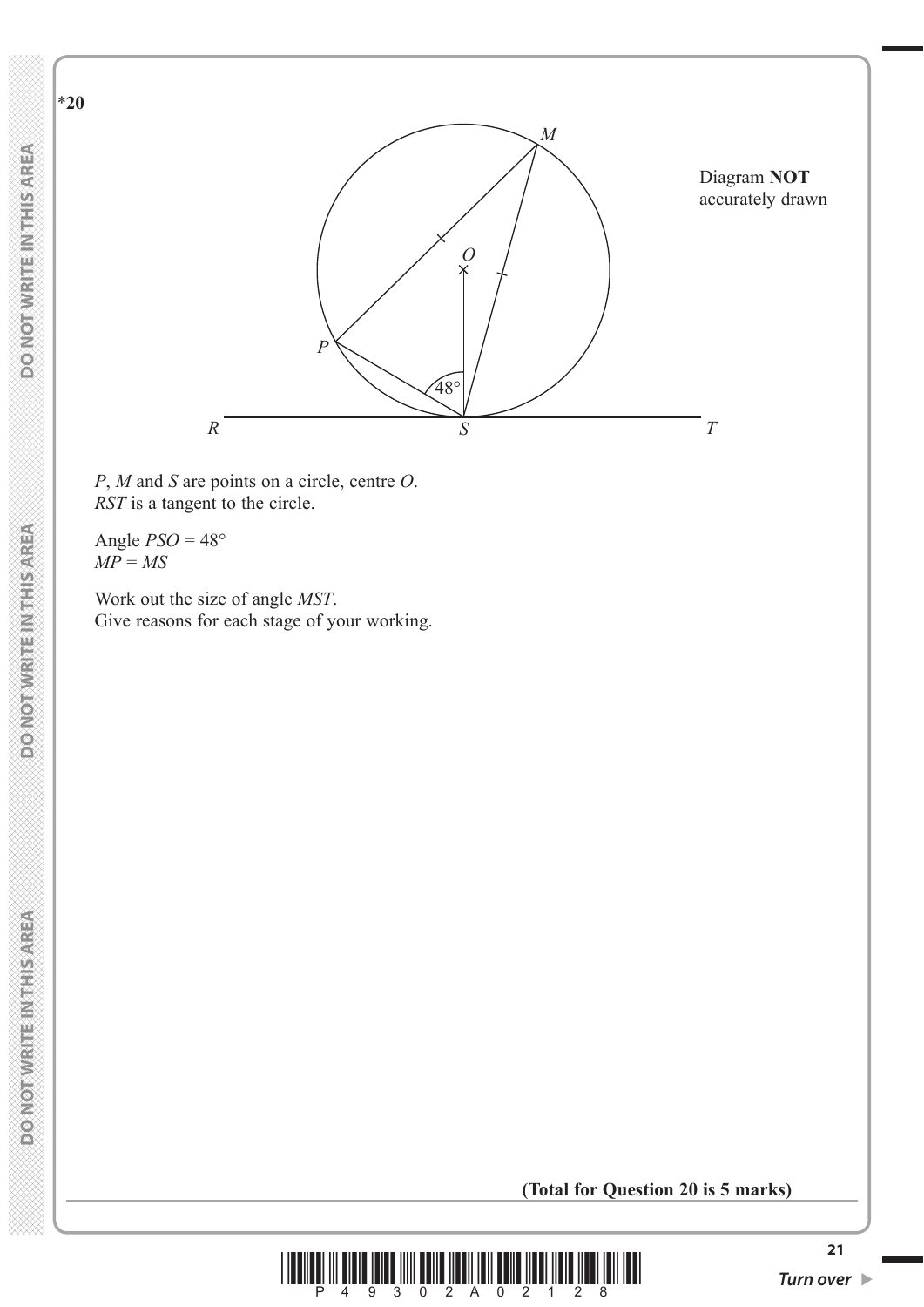

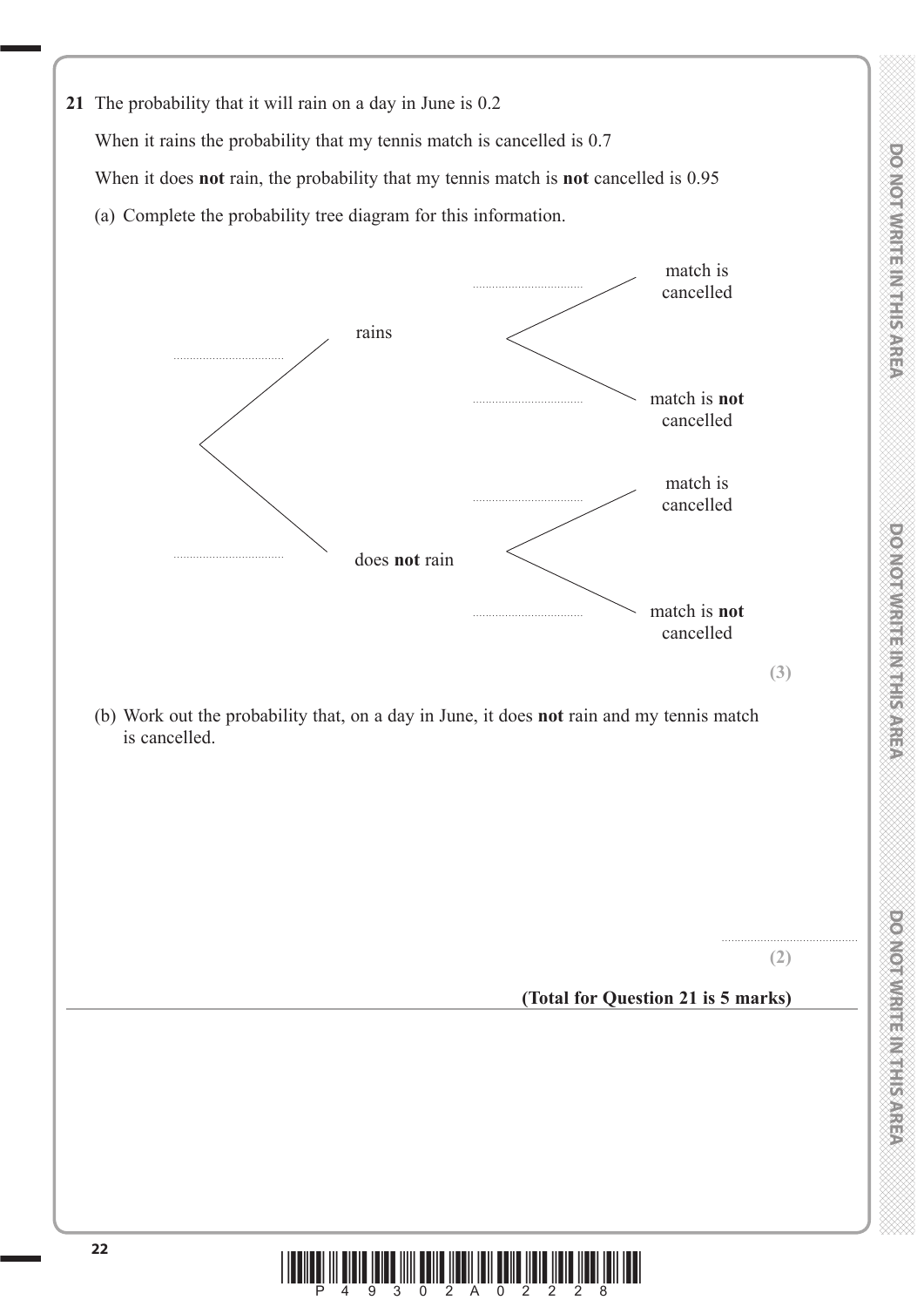**DONOTWRITEINTHSAREA** 

**DO NOT WRITE IN THIS AREA** 

### **22** Solve  $x^2 = 4(x-3)^2$

**(Total for Question 22 is 3 marks)**

....................................................................................

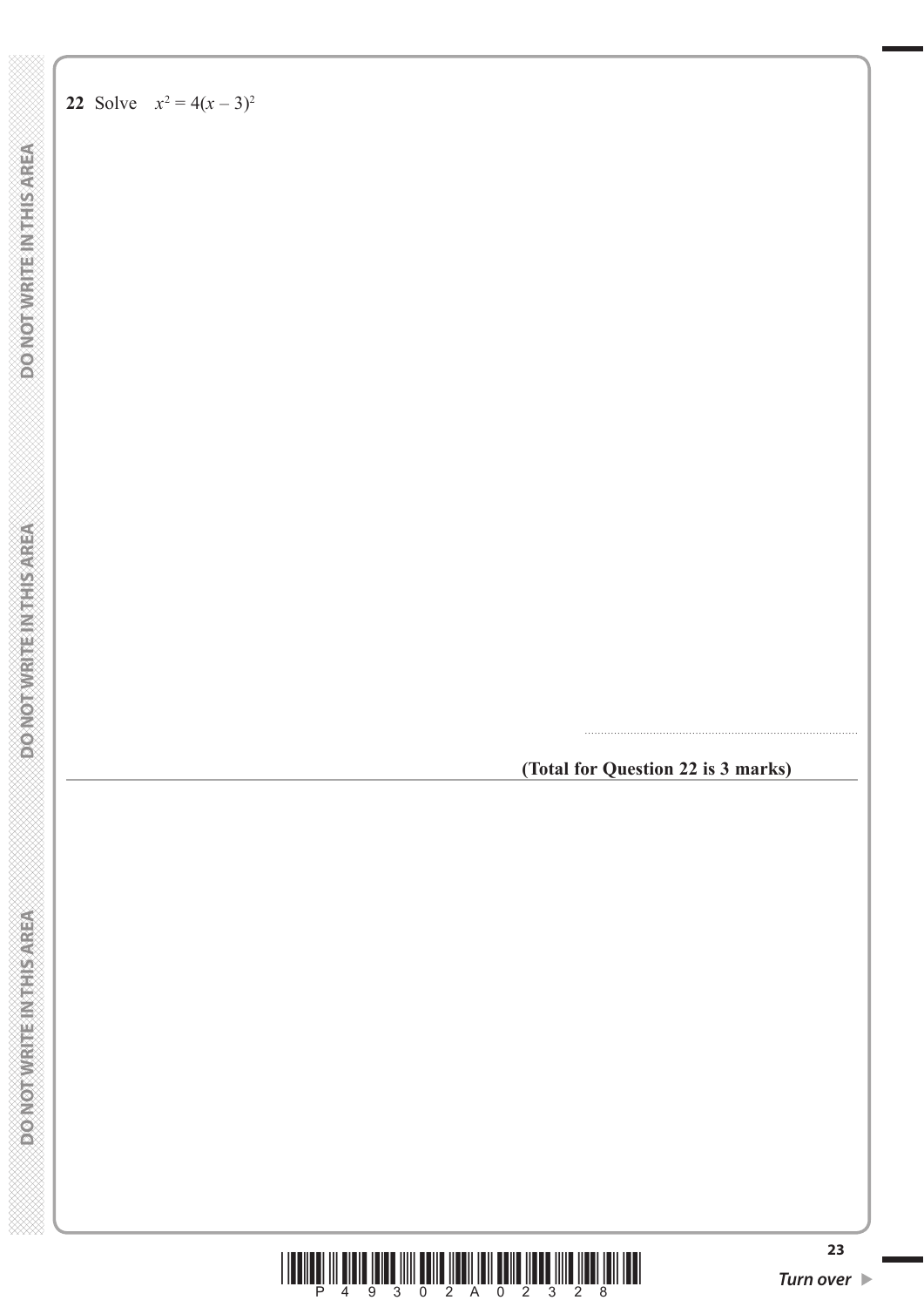

*OPTR* is a trapezium.

- $\overrightarrow{OP} = a$  $\overrightarrow{PT}$  = **b**  $\overrightarrow{OR}$  = 3**b**
- (a) (i) Find  $\overrightarrow{OT}$  in terms of **a** and **b**

(ii) Find  $\overrightarrow{PR}$  in terms of **a** and **b** Give your answer in its simplest form. ..........................................

*DO NOT WRITE IN THIS AREA DO NOT WRITE IN THIS AREA DO NOT WRITE IN THIS AREA DO NOT WRITE IN THIS AREA DO NOT WRITE IN THIS AREA DO NOT WRITE IN THIS AREA DO NOT WRITE IN THIS AREA DO NOT WRITE IN THIS AREA DO NOT WRITE* 

DO NOT WRITE IN THIS AREA

**DONOTWRITE MITHIEMS** 

DO NOT WRITE IN THIS AREA

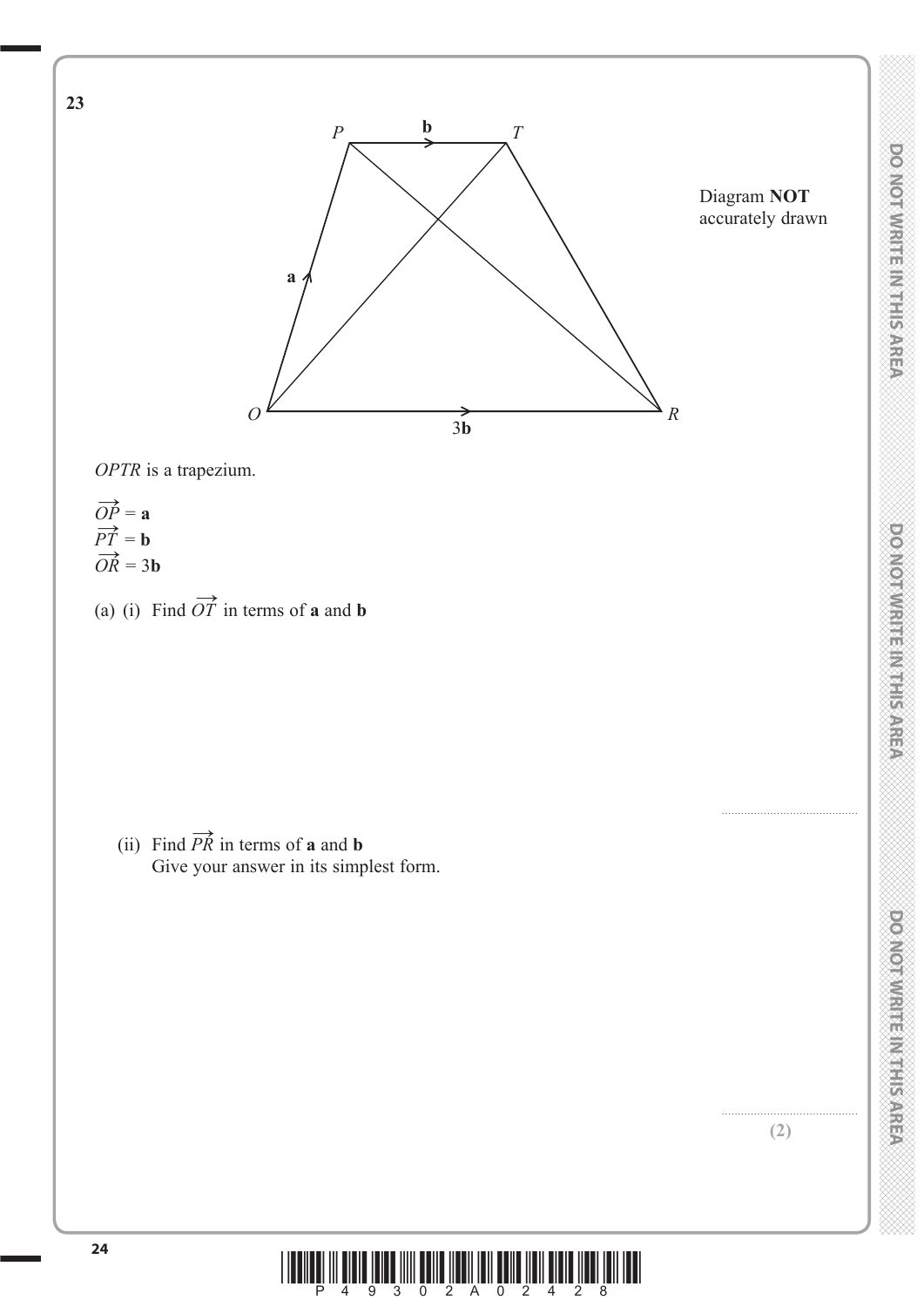$\langle \rangle$ 

 $\mathbb{R}$ 

 $\ldots$ 

 $\ldots$ 

 $\overline{\phantom{a}}$ 

| S is the point on PR such that $PS : SR = 1 : 3$                                                           |     |
|------------------------------------------------------------------------------------------------------------|-----|
| (b) Find $\overrightarrow{OS}$ in terms of <b>a</b> and <b>b</b><br>Give your answer in its simplest form. |     |
|                                                                                                            |     |
|                                                                                                            |     |
|                                                                                                            |     |
|                                                                                                            |     |
|                                                                                                            |     |
|                                                                                                            |     |
|                                                                                                            |     |
|                                                                                                            |     |
|                                                                                                            | (2) |
| *(c) What does your answer to part (b) tell you about the position of point S?                             |     |
|                                                                                                            |     |
|                                                                                                            |     |
|                                                                                                            |     |
|                                                                                                            |     |
|                                                                                                            | (2) |
| (Total for Question 23 is 6 marks)                                                                         |     |
|                                                                                                            |     |
|                                                                                                            |     |
|                                                                                                            |     |
|                                                                                                            |     |
|                                                                                                            |     |
|                                                                                                            |     |
|                                                                                                            |     |
|                                                                                                            |     |
|                                                                                                            |     |
|                                                                                                            |     |
|                                                                                                            |     |

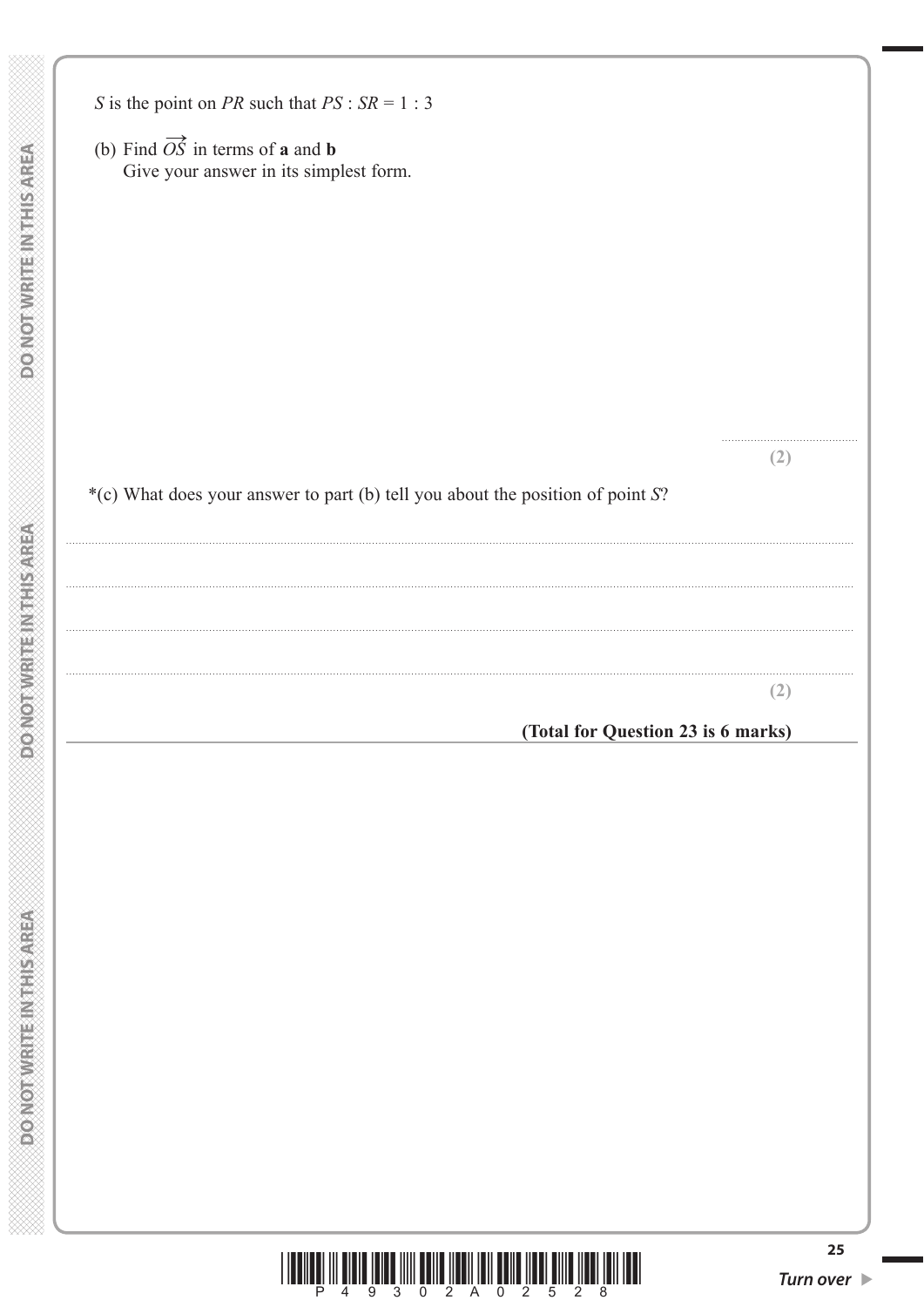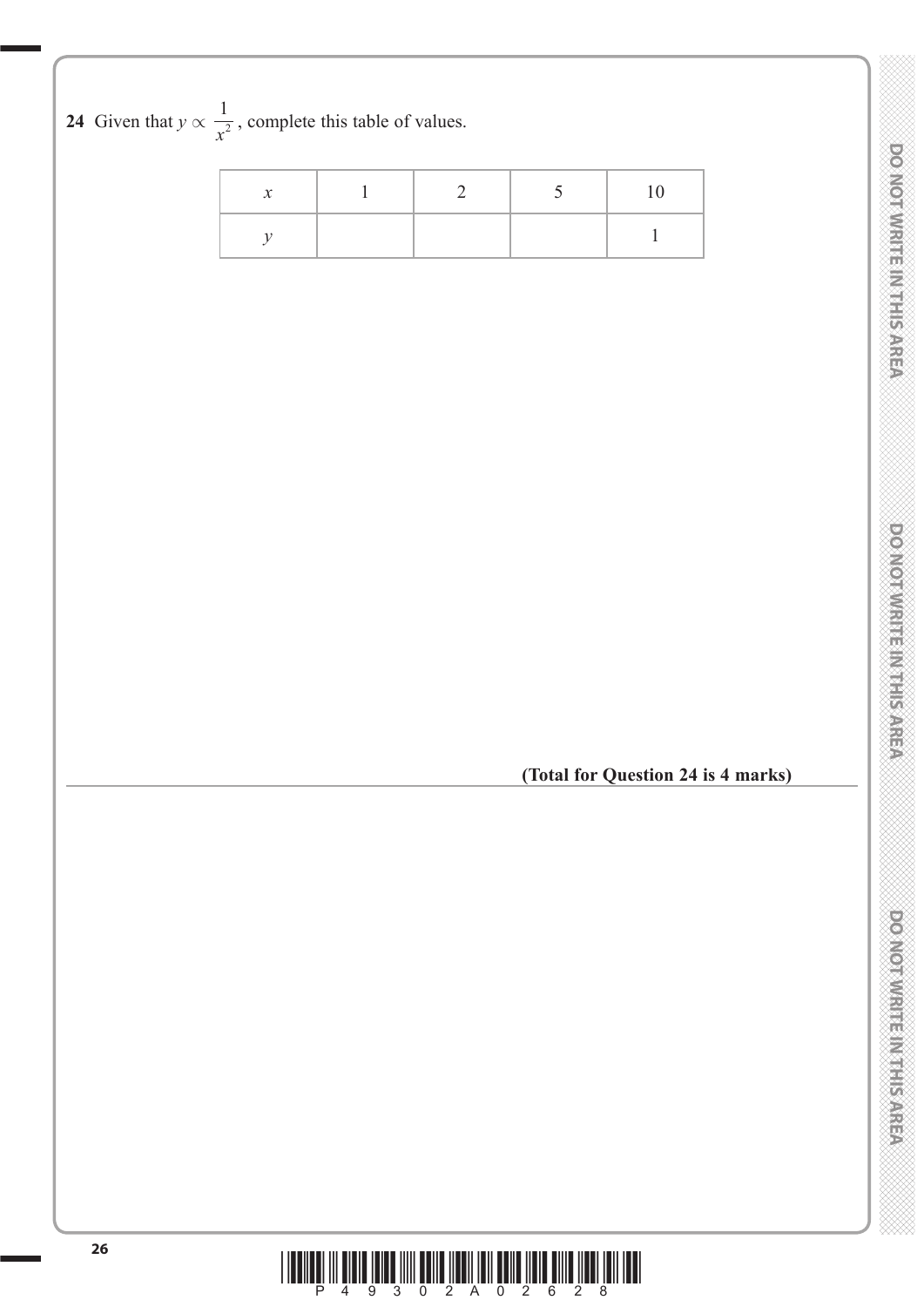**DO NOT WRITE INTHIS AREA DO NOT WRITE IN THIS AREA DO NOT WRITE IN THIS AREA DO NOT WRITE IN THIS AREA DO NOT WRITE IN THIS AREA DO NOT WRITE IN THIS AREA DO NOT WRITE IN THE INTEGRATION OF THE INTEGRATION OF THE INTEGRATION OF THE INTEGRAL CONT** 

**DONOT WRITE IN THIS AREA** 

**25** *ABD* is a right angled triangle.



Diagram **NOT** accurately drawn

All measurements are given in centimetres.

*C* is the point on *BD* such that  $CD = \frac{\sqrt{3}}{2}$ 3

$$
AD = BD = \frac{\sqrt{2}}{2}
$$

Work out the exact area, in  $\text{cm}^2$ , of the shaded region.

 $cm<sup>2</sup>$ 

**(Total for Question 25 is 3 marks)**

**TOTAL FOR PAPER IS 100 MARKS**